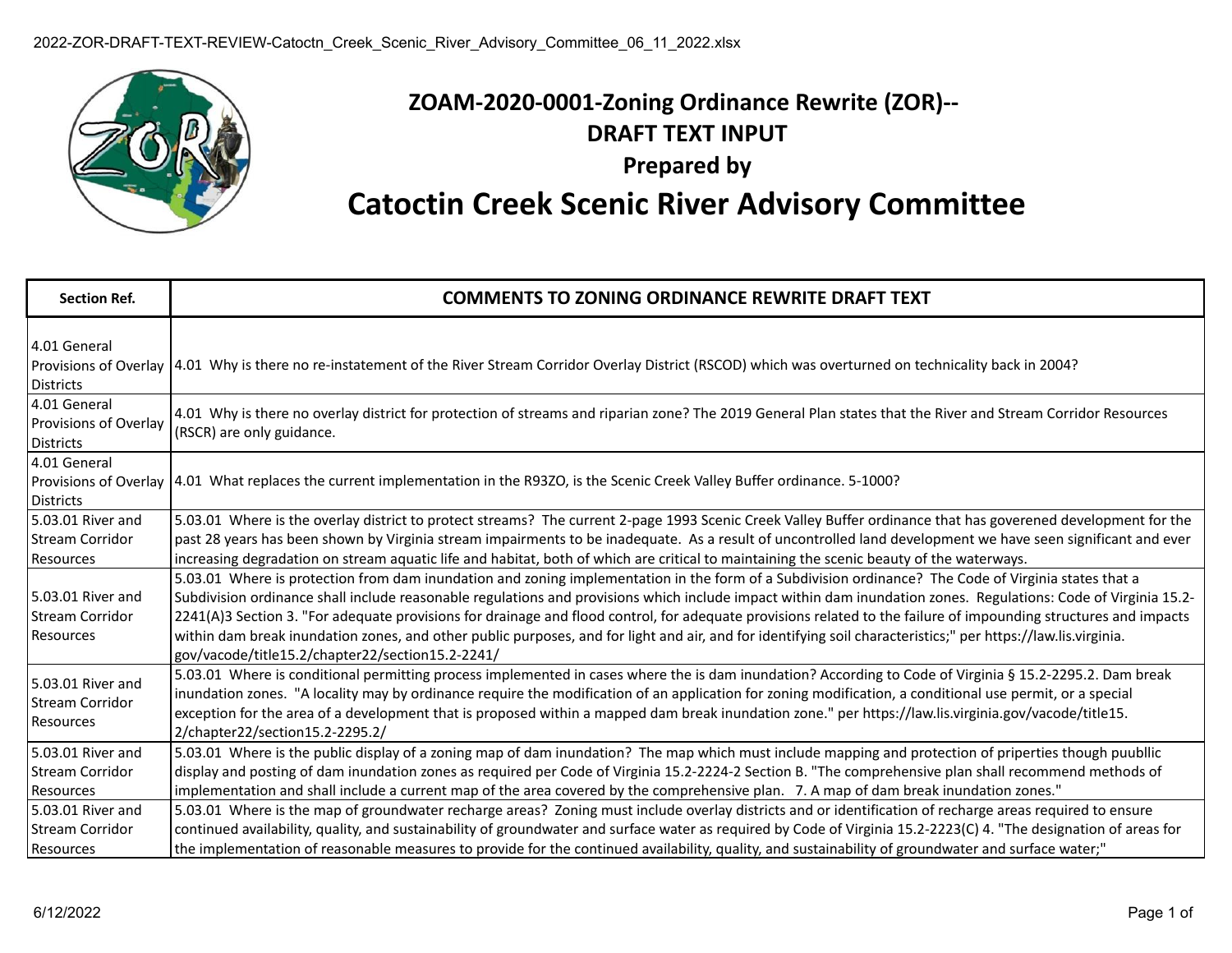## 2022-ZOR-DRAFT-TEXT-REVIEW-Catoctn\_Creek\_Scenic\_River\_Advisory\_Committee\_06\_11\_2022.xlsx

| 5.03.01 River and<br><b>Stream Corridor</b><br>Resources | 5.03.01 Can an interactive version of the RSCR map be made available? The scale is such that we are unable to view and assess the various zones.                                                                                                                                                                                                                                                                                                                                                                                                                                    |
|----------------------------------------------------------|-------------------------------------------------------------------------------------------------------------------------------------------------------------------------------------------------------------------------------------------------------------------------------------------------------------------------------------------------------------------------------------------------------------------------------------------------------------------------------------------------------------------------------------------------------------------------------------|
| 5.03.01 River and<br><b>Stream Corridor</b><br>Resources | Has the county mapped stream benches through all river reaches in the County? If so how? Did this cover the over 1,500 miles of perennial streams? Are these<br>included in the static RSCR map?                                                                                                                                                                                                                                                                                                                                                                                    |
| 5.03.01 River and<br><b>Stream Corridor</b><br>Resources | Can the County provide an interactive map showing the River and Stream Resource Management Areas? Using data from County, we have assembled such a<br>map at https://earthward.maps.arcgis.com/apps/mapviewer/index.html?webmap=e4a3f9df98ee4804bb58a2ead1047a57                                                                                                                                                                                                                                                                                                                    |
| 5.03.01 River and<br><b>Stream Corridor</b><br>Resources | Has the County explored the areage impacted by the River and Stream Management Areas? In the Story Map at https://storymaps.arcgis.<br>com/stories/8be0799afc06431e9261787a2c7179d4 the acreage is estimated to be about 42,000 acreas. This is comparable to the areas defined in River and<br>Stream Cirrodor Overlay District which as rescinded in 2004. The proposed River and stream Resource Management Area is about 4 times larger that the area in<br>the once-proposed Chesapeake Bay Preservation Axct ordinance of aboutr 11,000 acres.                                |
| 5.03.01.D                                                | 5.03.01.D How are bankfull benches defined? We are pleased to see that the ZOR no longer references the undefined and obscure "scar line" definition.                                                                                                                                                                                                                                                                                                                                                                                                                               |
| 5.03.01.D                                                | 5.03.01.D Rather than use bankfull benches, why not just maps from the water's edge? In almost all locations throughout Loudoun, the aggregated witdth of the<br>River and Stream resource Management Area will be defined backed on floodplain and scenic setback elements. Using bankfull bench only compliocates the<br>definition. It can not reaslistically be mapped countyw-died and impinges on the ability to create a recognized overlay districvt. defined? We are pleased to see<br>that the ZOR no longer references the undefined and obscure "scar line" definition. |
| 5.03.01                                                  | 5.03.01 How will source water quality be proteced if the quarries that Loudoun Water plans too use for water storage are no included in the reservoir protection<br>area?                                                                                                                                                                                                                                                                                                                                                                                                           |
| 5.03.01 River and<br><b>Stream Corridor</b><br>Resources | 5.03.01 How are are protection in place for water bodies within the "Reservoir Protection Areas? Will there be an overlay District defined to protect these<br>source waters?                                                                                                                                                                                                                                                                                                                                                                                                       |
| 5.03.01.E                                                | 5.03.01.E. Why is there not a specific overlay district defined that will be protective of the RSCR Management Areas? Why can't the RSCR Management Area as<br>mapped become the RSCR Overlay District and be recognized and named as such?                                                                                                                                                                                                                                                                                                                                         |
| 5.03.01.D                                                | 5.03.01.D How the edge of the river defined when identifying the RSCR Management areas? Ara distances measured from the average river edge? Are distances<br>from normal pool elevations of ponds? At what scale are double line streams mapped as single line streams?                                                                                                                                                                                                                                                                                                             |
| 5.03.01.D                                                | 5.03.01.D Are the Scenic Rivers just those as designated and reconnized by the state per Virginia Scenic Rivers Act of 1970, §10.1-400.?                                                                                                                                                                                                                                                                                                                                                                                                                                            |
| 5.03.01.D                                                | 5.03.01.D If additional river reaches are added to the list of state designated Scenic Rivers, how will this be handled? (Scenic River as designated per Virginia<br>Scenic Rivers Act of 1970, §10.1-400)                                                                                                                                                                                                                                                                                                                                                                          |
| 5.03.01.D                                                | 5.03.01.D Why are RSCR Management Areas defined using bankfull benches, when identification of the bench requires detailed on the ground field inspection<br>and is generall used only in discussion of stream restoration protects. There are many. Many reaches in LoudounCounty where identification of bankfull benches<br>are simply non-existent                                                                                                                                                                                                                              |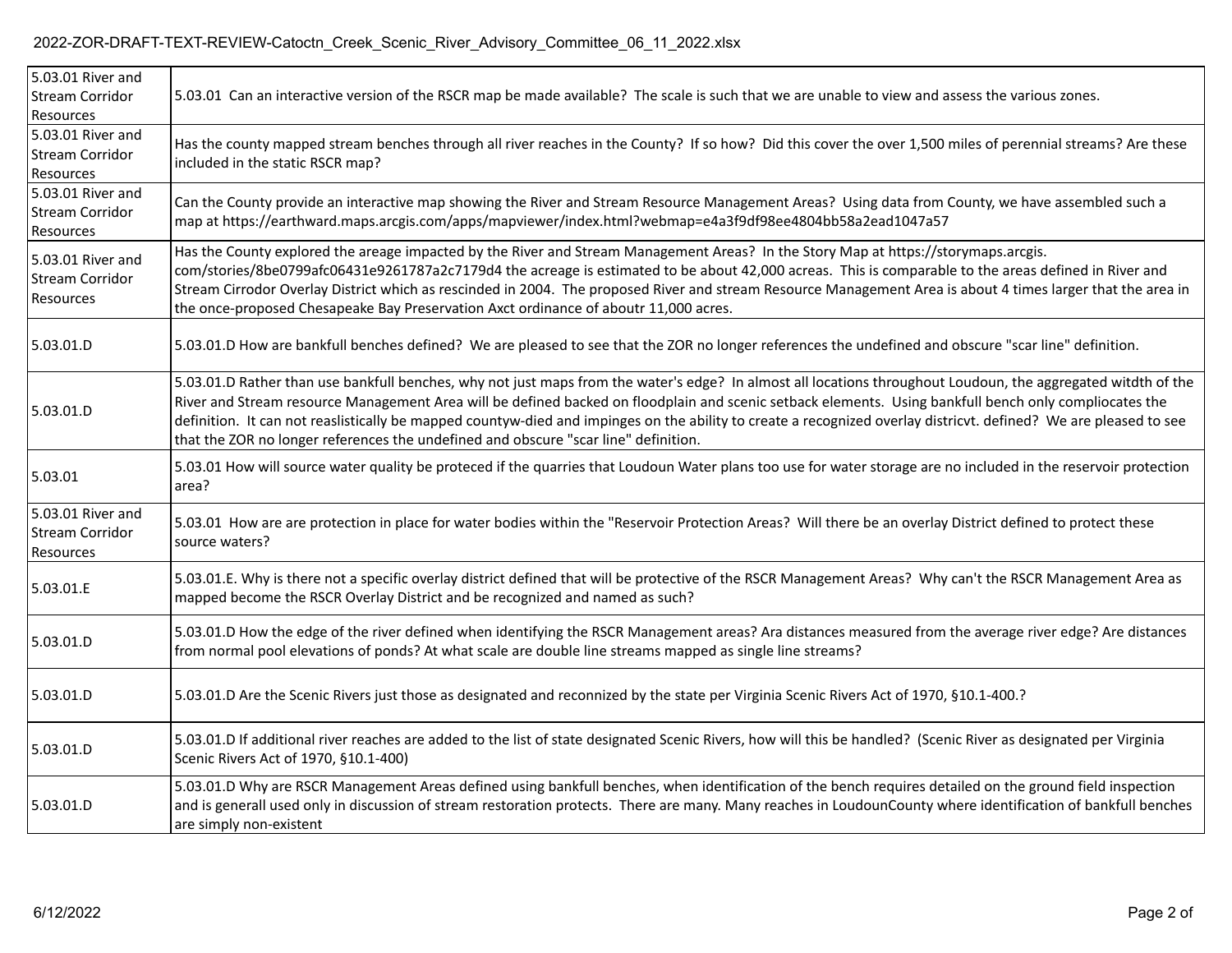| 5.03.01.D                                                | 5.03.01.D Why are RSCR Management Areas defined using bankfull benches, when ther are many reaches in Loudoun County where identification of bankfull<br>benches are simply impossible.                                                                                                                                                                                                                                                                                                                                                                                                                                                                                |
|----------------------------------------------------------|------------------------------------------------------------------------------------------------------------------------------------------------------------------------------------------------------------------------------------------------------------------------------------------------------------------------------------------------------------------------------------------------------------------------------------------------------------------------------------------------------------------------------------------------------------------------------------------------------------------------------------------------------------------------|
| 5.03.01.D                                                | 5.03.01.D What is the procedure that will be used to measure bankfull bench of the RSCR Management Areas?                                                                                                                                                                                                                                                                                                                                                                                                                                                                                                                                                              |
| 5.03.01.D                                                | 5.03.01.D What professional staff qualifications are required to make bankfull bench determinations? Would a person need to have licenses for PE, PG, Certified<br>Wetlands delineator?                                                                                                                                                                                                                                                                                                                                                                                                                                                                                |
| 5.03.01.E                                                | 5.03.01.E Modification of the Outermost Required Buffer. What constiture modification? Xdoes this include: tree removal, tree planting, removal of invasive<br>species, dredging, floodplain reconnection or fence construction?                                                                                                                                                                                                                                                                                                                                                                                                                                       |
| 5.03.01.E.4.b                                            | 5.03.01.E.4.b What is a principal permitted use? Seems like the back reference would allow a single family home, driveway, shed and other structure. This<br>seems to be a major loophole and is not protective of the RSCR Management Area.                                                                                                                                                                                                                                                                                                                                                                                                                           |
| 5.03.01.D.3                                              | 5.03.01.D.3 How are streams definied? Is this all streams includinf perennial, intermittent and non-perneial? Does this include all "drain" lines at 1:2,400 scale<br>per county basemap GIS? Are streams defined based on outdated USGS "bllue lines" Will pereniality be axdresses in defining streams, and if, so, what protocol<br>will be used to define perenniality? Will the Fairfax County Pereniality method be adopted?                                                                                                                                                                                                                                     |
| 5.03.01.H                                                | 5.03.01.H How can the County prohibit permanent or temporary diversion of any Scenic River when the Code of Virginia required authorization by the Virginia<br>General Assembly votes per Code of Virginia - Title 10.1. Conservation » Subtitle I. Activities Administered by the Department of Conservation and Recreation »<br>Chapter 4. Scenic Rivers Act » § 10.1-407.                                                                                                                                                                                                                                                                                           |
| 5.03.01.H                                                | 5.03.01.H Can the River and Stream Resouced be extended to include headwater streams? For example, the Chesapkeage Bay Preservation Act uses a 50-ft<br>buffer around all "prenenial streams". In Loudoun County, the cutoff for minor floodplain is 100 acreas in definining the floodplain obverl;ay district. However,<br>prreneial stream generally extend further into the watershed to drainage areas below 100 acres. The definition of the River and stream resource management<br>areas should be extended to include a 50-ft buffer around perenial streams in drainage ages less than 100 acres. Note that Fairfax County protects all perenial<br>streams. |
| 5.03.01.D.3                                              | 5.03.01.D.3 Why is there a 450 foot break in RSCR in PIN 216495854000 north of Lovettsville Rd as there should be a 100-foot buffer on each side ot the stream                                                                                                                                                                                                                                                                                                                                                                                                                                                                                                         |
| 5.03.01 River and<br>Stream Corridor<br>Resources        | 5.03.01 Why is the same cyan color used for both water bodies and flood plain? This make readibility of the RSCR Management area difficult to assess,<br>specifically PIN 114256156000.                                                                                                                                                                                                                                                                                                                                                                                                                                                                                |
| 5.03.01 River and<br>Stream Corridor<br>Resources        | 5.03.01 Whs are stream centerlines hidden by the floodplain component of the RSCR Management Areas? Withou the stream centerline it is more difficult to<br>view the RSCR Management Area.                                                                                                                                                                                                                                                                                                                                                                                                                                                                             |
| 5.03.01 River and<br>Stream Corridor<br>Resources        | 5.03.01 Why are inline ponds not buffered and included in the RSCR Management area such as in PIN 267363686000? 40755 CARPER LN                                                                                                                                                                                                                                                                                                                                                                                                                                                                                                                                        |
| 5.03.01 River and<br><b>Stream Corridor</b><br>Resources | 5.03.01 Why are the tree in the cross section drawn such that base of tree is below ground surface? The display is a cross section, not a prespective diagram.                                                                                                                                                                                                                                                                                                                                                                                                                                                                                                         |